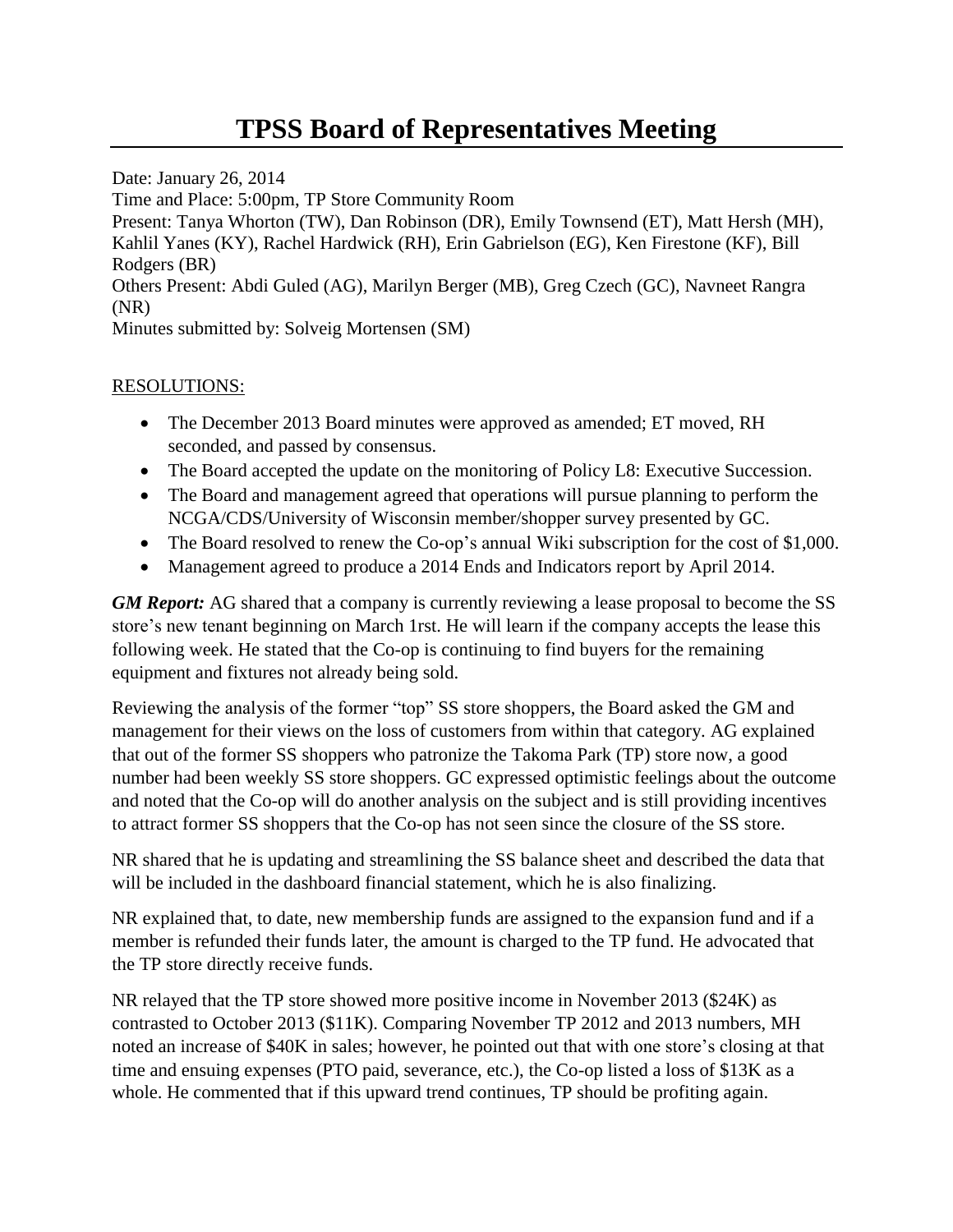AG stated that Jim Johnson will be available to work on the Co-op's membership list soon. AG shared that prior to the final audit report's release, the Board President and he will sign a representation letter. TW described the procedural call AG and she had with the auditors.

With the reintroduction of the Community Business Partner Program, GC confirmed that the Coop is expecting to engage 25-30 more businesses. **TW requested that the discount the businesses receive be tracked as a separate line item.** 

*TPSS Member/Shopper Survey:* GC introduced a member/shopper survey that the Co-op is considering for use. He described its following features: In 2008 NCGA and CDS formed a partnership with the University of Wisconsin to create a standardized co-op member/shopper survey; the survey itself is free and comprised of four modules, but the first three modules must be given un-altered; professional analysis of the resulting data costs \$3-\$4K for the on-line option and \$6-\$7K for the paper/mail option; additional customization costs \$75/hour. GC commented that this tool may help the Co-op gain insight on the perspective of non-members; however, he ascertains that the Co-op has far less contact data for non-members than members.

The Board discussed whether the Co-op needed professional analysis of the data, how the Co-op will incentivize members and non-members to take the survey, if focus groups are needed, and if participants will have to answer all the included personal questions—the Board hopes to be able to explain their inclusion. Several Board reps. suggested that if the Co-op pursues an on-line option, it will want to do a mass mailing/emailing, promote it heavily, and provide an in-store kiosk. GC described using gift certificates as an incentive.

ET recounted that one Board monitoring duty is to provide a member survey. **Board and management agreed that operations will pursue planning to do this member/shopper survey.** TW pointed out that the Co-op has a strategic action plan, informed by a previous survey; she spoke about the Co-op's working on that plan before the RFP deadline.

*Ends and Indicators:* The Board and management discussed whether the Co-op needed to prioritize a 2014 Ends and Indicators document and how it relates to the strategic action plan, which needs to be addressed. **Management agreed to produce a 2014 Ends and Indicators report by April 2014.**

*Board Monitoring (G/G1):* TW recounted the Board's plan to monitor one or two G policies a month to complete their required annual review; the Board decided they would review them in the meetings, as a group. The Board agreed that both G and G1 did not need modifications.

*TPSS Wiki:* TW reviewed the original reasons why the Board obtained the purchasable wiki; it allows unlimited subscribers and more editors and has unlimited use capacity. She noted how the Board has used it to hold documents and minutes. **The Board discussed various ways that the Board administrator can better secure Board documents and agreed to follow-up by email.**